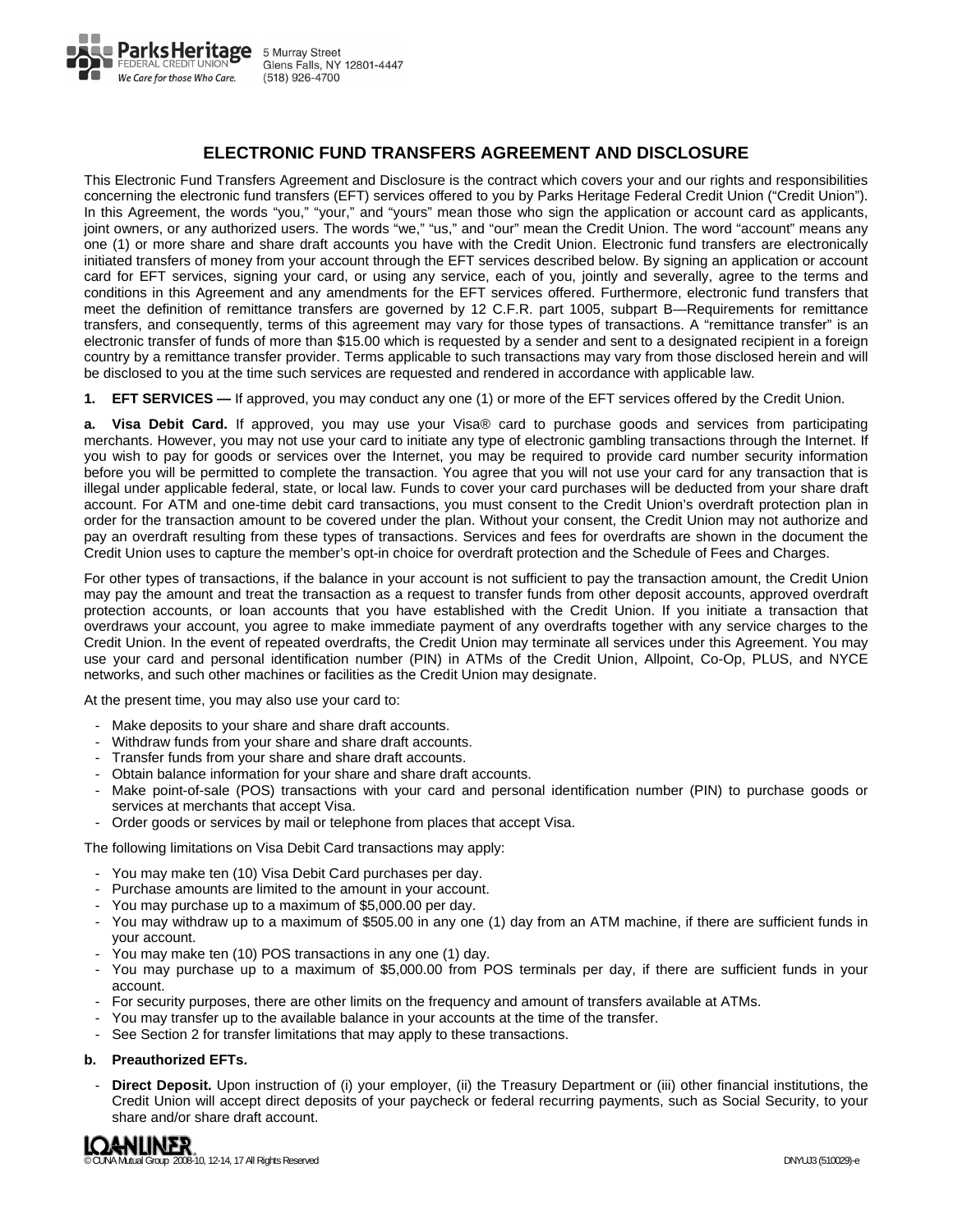- **Preauthorized Debits.** Upon instruction, we will pay certain recurring transactions from your share and share draft account.
- See Section 2 for transfer limitations that may apply to these transactions.
- **Stop Payment Rights.** If you have arranged in advance to make electronic fund transfers out of your account(s) for money you owe others, you may stop payment on preauthorized transfers from your account. You must notify us orally or in writing at any time up to three (3) business days before the scheduled date of the transfer. We may require written confirmation of the stop payment order to be made within 14 days of any oral notification. If we do not receive the written confirmation, the oral stop payment order shall cease to be binding 14 days after it has been made. A stop payment request may apply to a single transfer, multiple transfers, or all future transfers as directed by you, and will remain in effect unless you withdraw your request or all transfers subject to the request have been returned.
- **Notice of Varying Amounts.** If these regular payments may vary in amount, the person you are going to pay is required to tell you, ten (10) days before each payment, when it will be made and how much it will be. You may choose instead to get this notice only when the payment would differ by more than a certain amount from the previous payment or when the amount would fall outside certain limits that you set.
- **Liability for Failure to Stop Payment of Preauthorized Transfers.** If you order us to stop payment of a preauthorized transfer three (3) business days or more before the transfer is scheduled and we do not do so, we will be liable for your losses or damages.

**c. Electronic Check Conversion/Electronic Returned Check Fees.** If you pay for purchases or bills with a check or draft, you may authorize your check or draft to be converted to an electronic fund transfer. You may also authorize merchants or other payees to electronically debit your account for returned check fees. You are considered to have authorized these electronic fund transfers if you complete the transaction after being told (orally or by a notice posted or sent to you) that the transfer may be processed electronically or if you sign a written authorization.

**d. Online Banking.** If Online Banking is activated for your account(s), you will be required to use secure login information to access the account(s). At the present time, you may use Online Banking to:

- Transfer funds from your share, share draft, money market, and club accounts.
- Obtain balance information for your share, share draft, loan, IRA, money market, club, and certificate accounts.
- Make loan payments from your share, share draft, money market, and club accounts.
- Determine if a particular item has cleared.
- Obtain tax information on amounts earned on share and share draft accounts or interest paid on loan accounts.
- Verify the last date and amount of your payroll deposit.
- Make bill payments to preauthorized creditors.

Your accounts can be accessed under Online Banking via personal computer. Online Banking will be available for your convenience 24 hours per day. This service may be interrupted for a short time each day for data processing. We reserve the right to refuse any transaction which would draw upon insufficient funds, exceed a credit limit, lower an account below a required balance, or otherwise require us to increase our required reserve on the account. We may set other limits on the amount of any transaction, and you will be notified of those limits. We may refuse to honor any transaction for which you do not have sufficient available verified funds. The service will discontinue if no transaction is entered after numerous unsuccessful attempts to enter a transaction and there may be limits on the duration of each access.

The following limitations on Online Banking transactions may apply:

- There is no limit to the number of inquiries, transfers, or withdrawal requests you may make in any one (1) day.
- See Section 2 for transfer limitations that may apply to these transactions.

**e. Bill Pay.** We will process bill payment transfer requests only to those creditors the Credit Union has designated in the User Instructions and such creditors as you authorize and for whom the Credit Union has the proper vendor code number. We will not process any bill payment transfer if the required transaction information is incomplete.

We will withdraw the designated funds from your share draft account for bill payment transfer by the designated cutoff time on the date you schedule for payment. We will process your bill payment transfer within a designated number of days before the date you schedule for payment. You must allow sufficient time for vendors to process your payment after they receive a transfer from us. Please leave as much time as though you were sending your payment by mail. We cannot guarantee the time that any payment will be credited to your account by the vendor.

The following limitations on Bill Pay transactions may apply:

- There is no limit on the number of bill payments per day.

**2. TRANSFER LIMITATIONS —** For all share, club, and money market accounts, you may make no more than six (6) transfers and withdrawals from your account to another account of yours or to a third party in any month by means of a preauthorized, automatic, or Internet transfer, by telephonic order or instruction, or by check, draft, debit card or similar order. If you exceed these limitations, your account may be subject to a fee or be closed.

## **3. CONDITIONS OF EFT SERVICES —**

**a. Ownership of Cards.** Any card or other device which we supply to you is our property and must be returned to us, or to any person whom we authorize to act as our agent, or to any person who is authorized to honor the card, immediately according to instructions. The card may be repossessed at any time at our sole discretion without demand or notice. You cannot transfer your card or account to another person.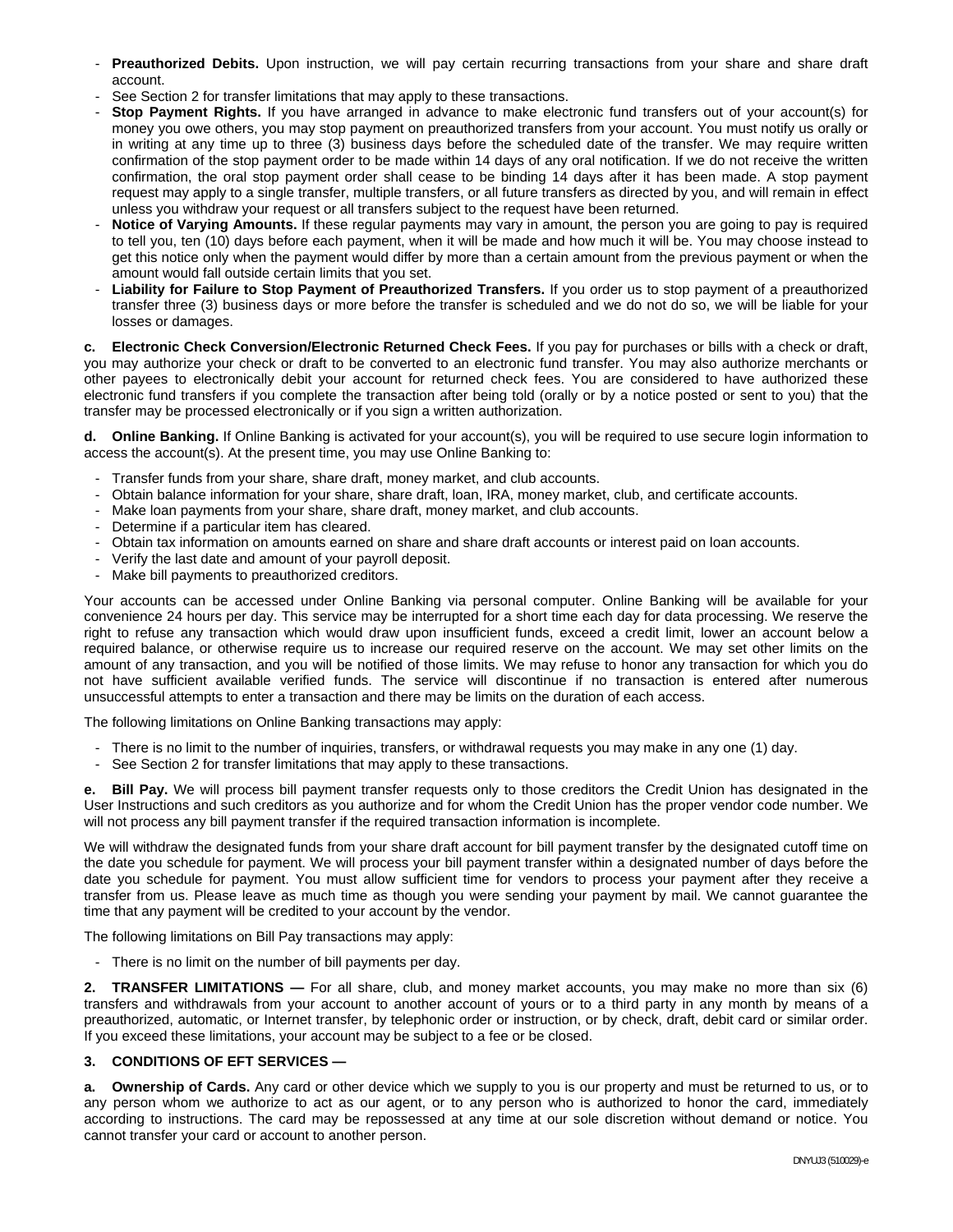**b. Honoring the Card.** Neither we nor merchants authorized to honor the card will be responsible for the failure or refusal to honor the card or any other device we supply to you. If a merchant agrees to give you a refund or adjustment, you agree to accept a credit to your account in lieu of a cash refund.

#### **c. Foreign Transactions.**

**Visa.** Purchases and cash withdrawals made in foreign currencies will be debited from your account in U.S. dollars. The exchange rate between the transaction currency and the billing currency used for processing international transactions is a rate selected by Visa from a range of rates available in wholesale currency markets for the applicable central processing date, which rate may vary from the rate Visa itself receives or the government-mandated rate in effect for the applicable central processing date. The exchange rate used on the processing date may differ from the rate that would have been used on the purchase date or cardholder statement posting date.

**d. Security of Access Code.** You may use one (1) or more access codes with your electronic fund transfers. The access codes issued to you are for your security purposes. Any access codes issued to you are confidential and should not be disclosed to third parties or recorded on or with the card. You are responsible for safekeeping your access codes. You agree not to disclose or otherwise make your access codes available to anyone not authorized to sign on your accounts. If you authorize anyone to use your access codes, that authority shall continue until you specifically revoke such authority by notifying the Credit Union. You understand that any joint owner you authorize to use an access code may withdraw or transfer funds from any of your accounts. If you fail to maintain the security of these access codes and the Credit Union suffers a loss, we may terminate your EFT services immediately.

**Joint Accounts.** If any of your accounts accessed under this Agreement are joint accounts, all joint owners, including any authorized users, shall be bound by this Agreement and, alone and together, shall be responsible for all EFT transactions to or from any share and share draft or loan accounts as provided in this Agreement. Each joint account owner, without the consent of any other account owner, may, and is hereby authorized by every other joint account owner, make any transaction permitted under this Agreement. Each joint account owner is authorized to act for the other account owners, and the Credit Union may accept orders and instructions regarding any EFT transaction on any account from any joint account owner.

**4. FEES AND CHARGES —** There are certain fees and charges for EFT services. For a current listing of all applicable fees, see our current Schedule of Fees and Charges that was provided to you at the time you applied for or requested these electronic services. From time to time, the charges may be changed. We will notify you of any changes as required by applicable law.

If you use an ATM not operated by us, you may be charged a fee by the ATM operator and by any international, national, regional, or local network used in processing the transaction (and you may be charged a fee for a balance inquiry even if you do not complete a funds transfer). The ATM surcharge will be debited from your account if you elect to complete the transaction or continue with the balance inquiry.

**5. MEMBER LIABILITY —** You are responsible for all transactions you authorize using your EFT services under this Agreement. If you permit someone else to use an EFT service, your card or your access code, you are responsible for any transactions they authorize or conduct on any of your accounts.

TELL US AT ONCE if you believe your card or access code has been lost or stolen, if you believe someone has used your card or access code or otherwise accessed your accounts without your authority, or if you believe that an electronic fund transfer has been made without your permission using information from your check. Telephoning is the best way of keeping your possible losses down. You could lose all the money in your account (plus your maximum overdraft line-of-credit). If a transaction was made with your card or card number without your permission and was a Visa transaction, you will have no liability for the transaction, unless you were fraudulent or negligent in the handling of your account or card. For all other EFT transactions, if you were fraudulent or negligent in the handling of your account or card, your liability for an unauthorized transaction is determined as follows.

If you tell us within two (2) business days after you learn of the loss or theft of your card or access code, you can lose no more than \$50.00 if someone used your card or access code without your permission. If you do NOT tell us within two (2) business days after you learn of the loss or theft of your card or access code and we can prove we could have stopped someone from using your card or access code without your permission if you had told us, you could lose as much as \$500.00.

Also, if your statement shows transfers that you did not make including those made by card, access code or other means, TELL US AT ONCE. If you do not tell us within 60 days after the statement was mailed to you, you may not get back any money lost after the 60 days if we can prove that we could have stopped someone from making the transfers if you had told us in time. If a good reason (such as a hospital stay) kept you from telling us, we will extend the time periods.

If you believe your card or access code has been lost or stolen or that someone has transferred or may transfer money from your accounts without your permission, call:

(518) 926-4700 (800) 453-4270 (lost/stolen)

or write to:

Parks Heritage Federal Credit Union 5 Murray Street Glens Falls, NY 12801 Fax: (518) 926-4707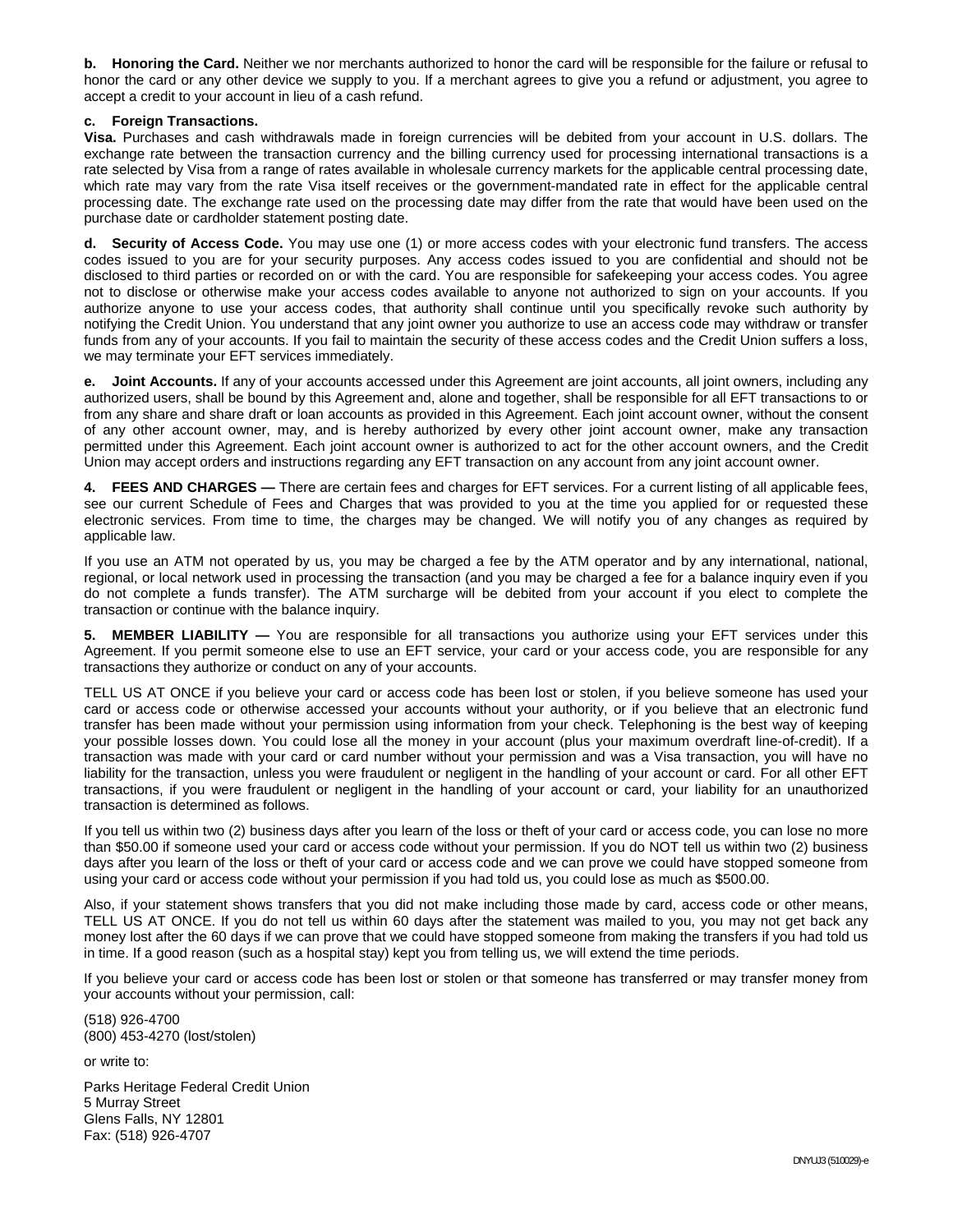You should also call the number or write to the address listed above if you believe a transfer has been made using the information from your check without your permission.

## **6. RIGHT TO RECEIVE DOCUMENTATION —**

**a. Periodic Statements.** Transfers and withdrawals made through any debit card transactions, preauthorized EFTs, online/PC transactions or bill payments you make will be recorded on your periodic statement. You will receive a statement monthly unless there is no transaction in a particular month. In any case, you will receive a statement at least quarterly.

**b.** Terminal Receipt. You can get a receipt at the time you make any transaction (except inquiries) involving your account using an ATM and/or point-of-sale (POS) terminal.

**c. Direct Deposit.** If you have arranged to have a direct deposit made to your account at least once every 60 days from the same source and you do not receive a receipt (such as a pay stub), you can find out whether or not the deposit has been made by calling (518) 926-4700. This does not apply to transactions occurring outside the United States.

**7. ACCOUNT INFORMATION DISCLOSURE —** We will disclose information to third parties about your account or the transfers you make:

- As necessary to complete transfers;
- To verify the existence of sufficient funds to cover specific transactions upon the request of a third party, such as a credit bureau or merchant;
- If your account is eligible for emergency cash and/or emergency card replacement services and you request such services, you agree that we may provide personal information about you and your account that is necessary to provide you with the requested service(s);
- To comply with government agency or court orders; or
- If you give us your written permission.
- **8. BUSINESS DAYS —** Our business days are Monday through Friday, excluding holidays.

**9. CREDIT UNION LIABILITY FOR FAILURE TO MAKE TRANSFERS —** If we do not complete a transfer to or from your account on time or in the correct amount according to our agreement with you, we may be liable for your losses or damages. However, we will not be liable for direct or consequential damages in the following events:

- If, through no fault of ours, there is not enough money in your accounts to complete the transaction, if any funds in your accounts necessary to complete the transaction are held as uncollected funds pursuant to our Funds Availability Policy Disclosure, or if the transaction involves a loan request exceeding your credit limit.
- If you used your card or access code in an incorrect manner.
- If the ATM where you are making the transfer does not have enough cash.
- If the ATM was not working properly and you knew about the problem when you started the transaction.
- If circumstances beyond our control (such as fire, flood, or power failure) prevent the transaction.
- If the money in your account is subject to legal process or other claim.
- If funds in your account are pledged as collateral or frozen because of a delinguent loan.
- If the error was caused by a system of any participating ATM network.
- If the electronic transfer is not completed as a result of your willful or negligent use of your card, access code, or any EFT facility for making such transfers.
- If the telephone or computer equipment you use to conduct audio response, online/PC, or mobile banking transactions is not working properly and you know or should have known about the breakdown when you started the transaction.
- If you have bill payment services, we can only confirm the amount, the participating merchant, and date of the bill payment transfer made by the Credit Union. For any other error or question you have involving the billing statement of the participating merchant, you must contact the merchant directly. We are not responsible for investigating such errors.
- Any other exceptions as established by the Credit Union.

**10. NOTICES —** All notices from us will be effective when we have mailed them or delivered them to the appropriate address in the Credit Union's records. Notices from you will be effective when received by the Credit Union at the address specified in this Agreement. We reserve the right to change the terms and conditions upon which this service is offered. We will mail notice to you at least 21 days before the effective date of any change. Use of this service is subject to existing regulations governing the Credit Union account and any future changes to those regulations.

The following information is a list of safety precautions regarding the use of ATMs and night deposit facilities:

- Be aware of your surroundings, particularly at night.
- Consider having someone accompany you when the ATM or night deposit facility is used after dark.
- Close the entry door of any ATM facility equipped with a door. Note that activity within an ATM is recorded by a surveillance camera.
- If another person is uncomfortably close to you at the time of your transaction, ask the person to step back before you complete your transaction. If it is after the regular hours of the financial institution and you are using an ATM, do not permit entrance to any person you do not know.
- Refrain from displaying your cash at the ATM or night deposit facility. As soon as your transaction is completed, place your money in your purse or wallet. Count the cash later in the safety of your car or home.
- If you notice anything suspicious at the ATM or night deposit facility, consider using another ATM or night deposit facility or coming back later. If you are in the middle of a transaction and you notice something suspicious, cancel the transaction, take your card or deposit envelope, and leave.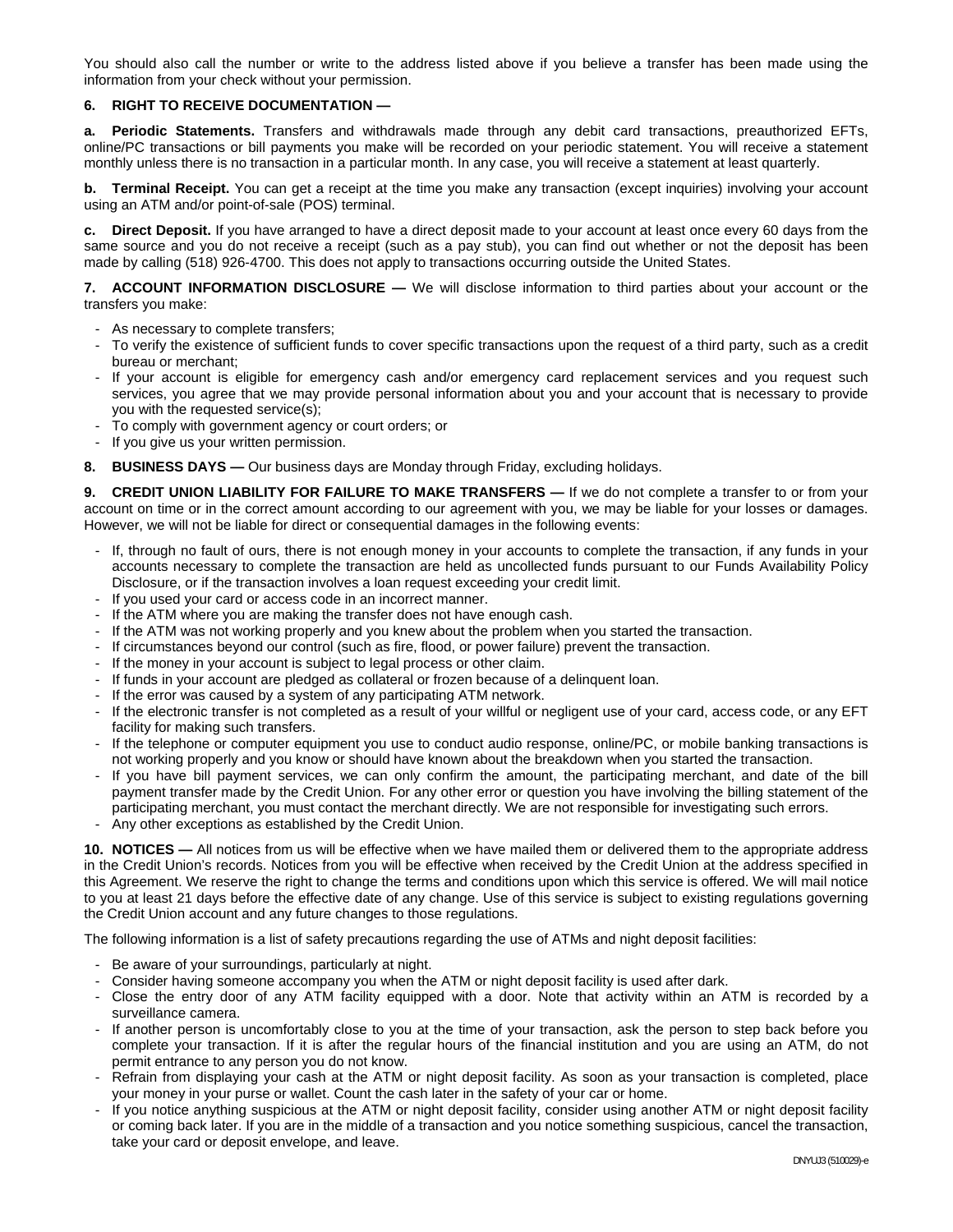- If you are followed after making a transaction, go to the nearest public area where people are located.
- Do not write your personal identification number (PIN) or access code on your ATM card.
- Report all crimes to law enforcement officials immediately. If emergency assistance is needed, call the police from the nearest available public telephone.
- Please direct any comments or complaints regarding ATM security to the Credit Union or the New York State Department of Financial Services at (800) 342-3736.

**11. BILLING ERRORS —** In case of errors or questions about electronic fund transfers from your share and share draft accounts or if you need more information about a transfer on the statement or receipt, telephone us at the following number or send us a written notice to the following address as soon as you can. We must hear from you no later than 60 days after we sent the FIRST statement on which the problem appears. Call us at:

(518) 926-4700

or write to:

Parks Heritage Federal Credit Union 5 Murray Street Glens Falls, NY 12801 Fax: (518) 926-4707

- Tell us your name and account number.
- Describe the electronic transfer you are unsure about and explain, as clearly as you can, why you believe the Credit Union has made an error or why you need more information.
- Tell us the dollar amount of the suspected error.

If you tell us orally, we may require that you send us your complaint or question in writing within ten (10) business days.

We will determine whether an error has occurred within ten (10)<sup>\*</sup> business days after we hear from you and will correct any error promptly. If we need more time, however, we may take up to 45\*\* days to investigate your complaint or question. If we decide to do this, we will credit your account within ten (10)\* business days for the amount you think is in error so that you will have the use of the money during the time it takes us to complete our investigation. If we ask you to put your complaint or question in writing and we do not receive it within ten (10) business days, we may not credit your account.

We will tell you the results within three (3) business days after completing our investigation. If we decide that there was no error, we will send you a written explanation. You may ask for copies of the documents that we used in our investigation.

\* If you give notice of an error within 30 days after you make the first deposit to your account, we will have 20 business days instead of ten (10) business days to investigate the error.

\*\* If you give notice of an error within 30 days after you make the first deposit to your account, notice of an error involving a point-of-sale (POS) transaction, or notice of an error involving a transaction initiated outside the U.S., its possessions and territories, we will have 90 days instead of 45 days to investigate the error.

**NOTE:** If the error you assert is an unauthorized Visa transaction, other than a cash disbursement at an ATM, we will credit your account within five (5) business days unless we determine that the circumstances or your account history warrant a delay, in which case you will receive credit within ten (10) business days.

**12. TERMINATION OF EFT SERVICES —** You may terminate this Agreement or any EFT service under this Agreement at any time by notifying us in writing and stopping your use of your card and any access code. You must return all cards to the Credit Union. You also agree to notify any participating merchants that authority to make bill payment transfers has been revoked. We may also terminate this Agreement at any time by notifying you orally or in writing. If we terminate this Agreement, we may notify any participating merchants making preauthorized debits or credits to any of your accounts that this Agreement has been terminated and that we will not accept any further preauthorized transaction instructions. We may also program our computer not to accept your card or access code for any EFT service. Whether you or the Credit Union terminates this Agreement, the termination shall not affect your obligations under this Agreement for any electronic transactions made prior to termination.

**13. GOVERNING LAW —** This Agreement is governed by the bylaws of the Credit Union, federal laws and regulations, the laws and regulations of the state of New York, and local clearinghouse rules, as amended from time to time. Any disputes regarding this Agreement shall be subject to the jurisdiction of the court of the county in which the Credit Union is located.

**14. ENFORCEMENT** — You are liable to us for any losses, costs or expenses we incur resulting from your failure to follow this Agreement. You authorize us to deduct any such losses, costs or expenses from your account without prior notice to you. If we bring a legal action to collect any amount due under or to enforce this Agreement, we shall be entitled, subject to applicable law, to payment of reasonable attorney's fees and costs, including fees on any appeal, bankruptcy proceedings, and any postjudgment collection actions.